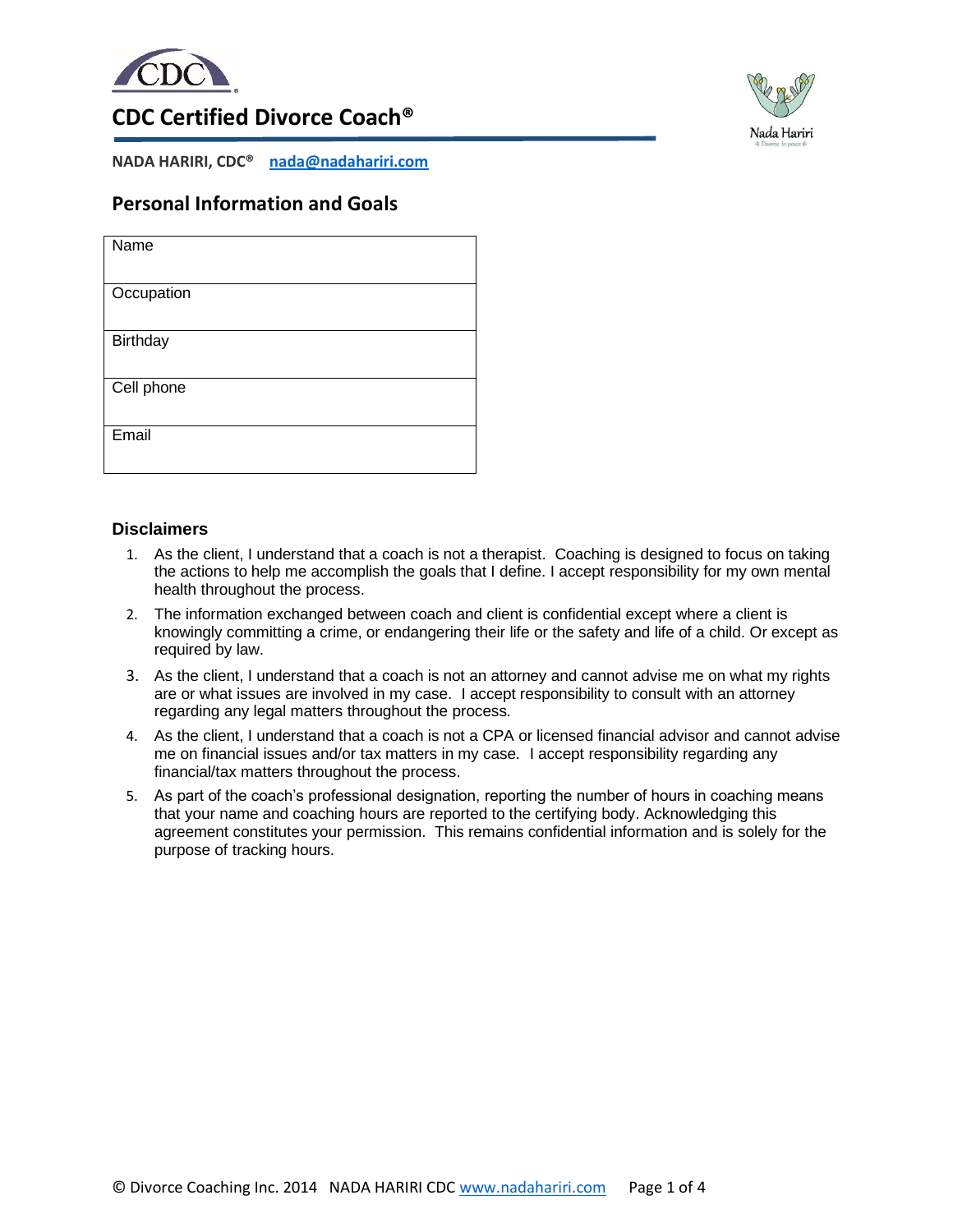# **Coaching Agreement**

I am here as a thinking partner, sounding board, and champion for you to focus on what you want and need from the process of the dissolution of marriage (divorce), the help you to move forward through the business of divorce, setting goals and taking actions to move forward, and doing the internal work necessary to go through the process of transition as productively as possible.

| You (as client) promises to:                                | (as coach) promise to:                                        |
|-------------------------------------------------------------|---------------------------------------------------------------|
| Come to the call expecting to have a                        | Show up for you ready to work on your<br>$\checkmark$         |
| productive coaching session                                 | agenda without judgment.                                      |
| Call my coach at the scheduled time.                        | Send you reminder notices about your calls<br>$\checkmark$    |
|                                                             | and the Call Strategy Form                                    |
| Focus each session on those areas which<br>✓                | Respect your boundaries and ask for<br>$\checkmark$           |
| are most important for my moving                            | permission to talk about sensitive areas.                     |
| through and beyond the divorce process.                     |                                                               |
| Give my coach at least 24 hours notice if I<br>$\checkmark$ | Be flexible to the extent that my schedule<br>$\checkmark$    |
| need to reschedule our coaching session.                    | allows in accommodating unforeseen                            |
|                                                             | events.                                                       |
| Take on my coaching commitments and do                      | $\checkmark$<br>Ask you to stretch yourself and try on the    |
| what I said I would do.                                     | negotiated coaching request.                                  |
| Call my coach for coaching between<br>$\checkmark$          | Make myself available to you for brief calls,<br>$\checkmark$ |
| sessions when I find myself stuck or not in                 | review materials or answer email between                      |
| action.                                                     | sessions.                                                     |
| I will tell the truth to myself and to my                   | Be direct in my communication when<br>$\checkmark$            |
| coach.                                                      | appropriate - always with your permission.                    |
| Give my coach feedback on our coaching                      | Commit to having the coaching process be<br>✓                 |
| sessions including what is working and not                  | an experience that really works for you!                      |
| working.                                                    |                                                               |
| Be responsible for choosing my attitude no                  | Be your champion!<br>✓                                        |
| matter what the circumstances!                              |                                                               |

### **Coaching Agreement**

*Please complete this agreement, review the terms, sign, scan and email to [nada@nadahariri.com] Thank you!*

### **Billing Information**

| Goals to be     | Desired Coaching Frequency: | <b>Preferred Communication Method:</b> |
|-----------------|-----------------------------|----------------------------------------|
| accomplished in | $\Box$ Weekly               | $\square$ zoom                         |
| Coaching:       | $\Box$ Bi-Weekly            | $\Box$ Skype                           |
|                 | $\Box$ Monthly              | $\Box$ cell phone                      |
|                 | $\Box$ As needed            | □ Coach's place                        |
|                 |                             |                                        |
|                 |                             |                                        |
|                 |                             |                                        |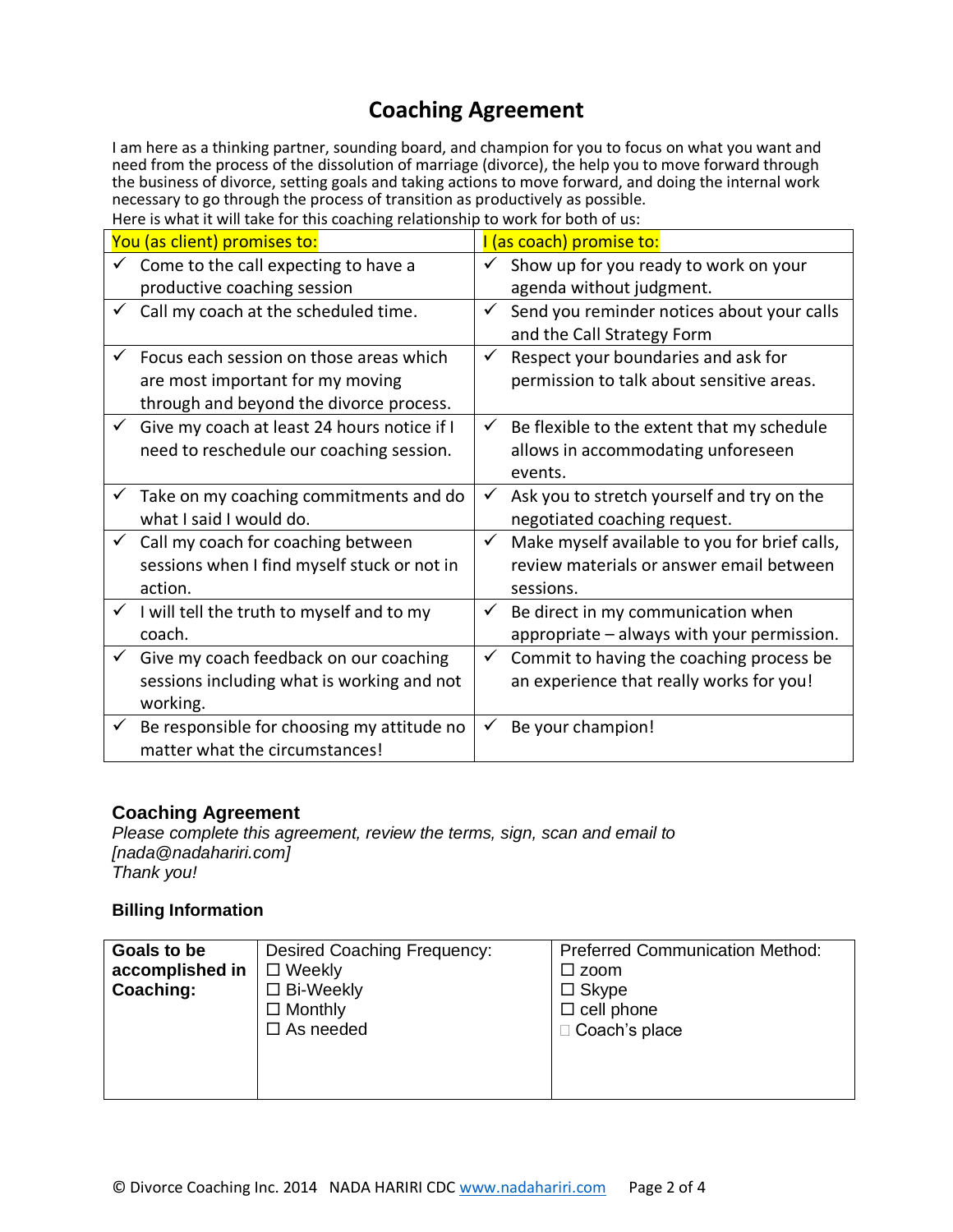| <b>Agreed upon</b><br><b>Fees</b>                                                                                                                                                          | <b>Preferred Payment Method:</b><br>$\square$ bank transfer<br>$\Box$ PayPal                                                           | Bank account info:<br>ندا جمال حريري  Nada Jamal Hariri    |  |  |
|--------------------------------------------------------------------------------------------------------------------------------------------------------------------------------------------|----------------------------------------------------------------------------------------------------------------------------------------|------------------------------------------------------------|--|--|
|                                                                                                                                                                                            | $\Box$ Cash                                                                                                                            | البنك الاهلي التجاري NCB<br>IBAN: SA8110000000450639000102 |  |  |
|                                                                                                                                                                                            |                                                                                                                                        |                                                            |  |  |
| <b>Price list:</b>                                                                                                                                                                         |                                                                                                                                        |                                                            |  |  |
| First time session: 155\$ = 575 S.R (90 minutes session)                                                                                                                                   |                                                                                                                                        |                                                            |  |  |
| One -to - one Coaching session: $120\frac{1}{5}$ = 450 S.R                                                                                                                                 |                                                                                                                                        |                                                            |  |  |
| Well- Being packages:<br>3 sessions (60 minutes each) 320 \$ = 1200 S.R                                                                                                                    |                                                                                                                                        |                                                            |  |  |
|                                                                                                                                                                                            | 6 sessions (60 minutes each) 535 $\frac{2}{5}$ = 2000 S.R                                                                              |                                                            |  |  |
| <b>Divorce Packages:</b>                                                                                                                                                                   |                                                                                                                                        |                                                            |  |  |
|                                                                                                                                                                                            | Pre-Divorce (2 sessions $*$ 90 minutes) 295 $\zeta$ = 1100 S.R<br>During Divorce (4 sessions (90 +60+60+60) minutes) 430 \$ = 1600 S.R |                                                            |  |  |
|                                                                                                                                                                                            | Post-Divorce (7 sessions $*$ 60 minutes) 615 $\frac{2}{7}$ = 2300                                                                      |                                                            |  |  |
| <b>Payment Policy:</b>                                                                                                                                                                     |                                                                                                                                        |                                                            |  |  |
|                                                                                                                                                                                            | Payment should be paid in advance. The booking is confirmed once the payment<br>is received.                                           |                                                            |  |  |
|                                                                                                                                                                                            | In case you have to cancel your session for any reason you will get your money                                                         |                                                            |  |  |
|                                                                                                                                                                                            | back at your request. There is no cancellation fees.                                                                                   |                                                            |  |  |
| Packages shall be paid in one installment only.                                                                                                                                            |                                                                                                                                        |                                                            |  |  |
| In case of terminating the package agreement, you can request for a refund for<br>the unutilized sessions. The cost of each conducted session, however, will be                            |                                                                                                                                        |                                                            |  |  |
| calculated at $(120\overline{5} = 450 \text{ S.R})$ per session.                                                                                                                           |                                                                                                                                        |                                                            |  |  |
| Additional 5% will be added for Payments through PayPal.                                                                                                                                   |                                                                                                                                        |                                                            |  |  |
| I understand that the checklist on the accompanying page plus that on this page constitutes the<br>agreement with my coach and that this agreement may be ended at any time that I choose. |                                                                                                                                        |                                                            |  |  |
| <b>Client Signature and Date</b>                                                                                                                                                           |                                                                                                                                        |                                                            |  |  |
|                                                                                                                                                                                            |                                                                                                                                        |                                                            |  |  |